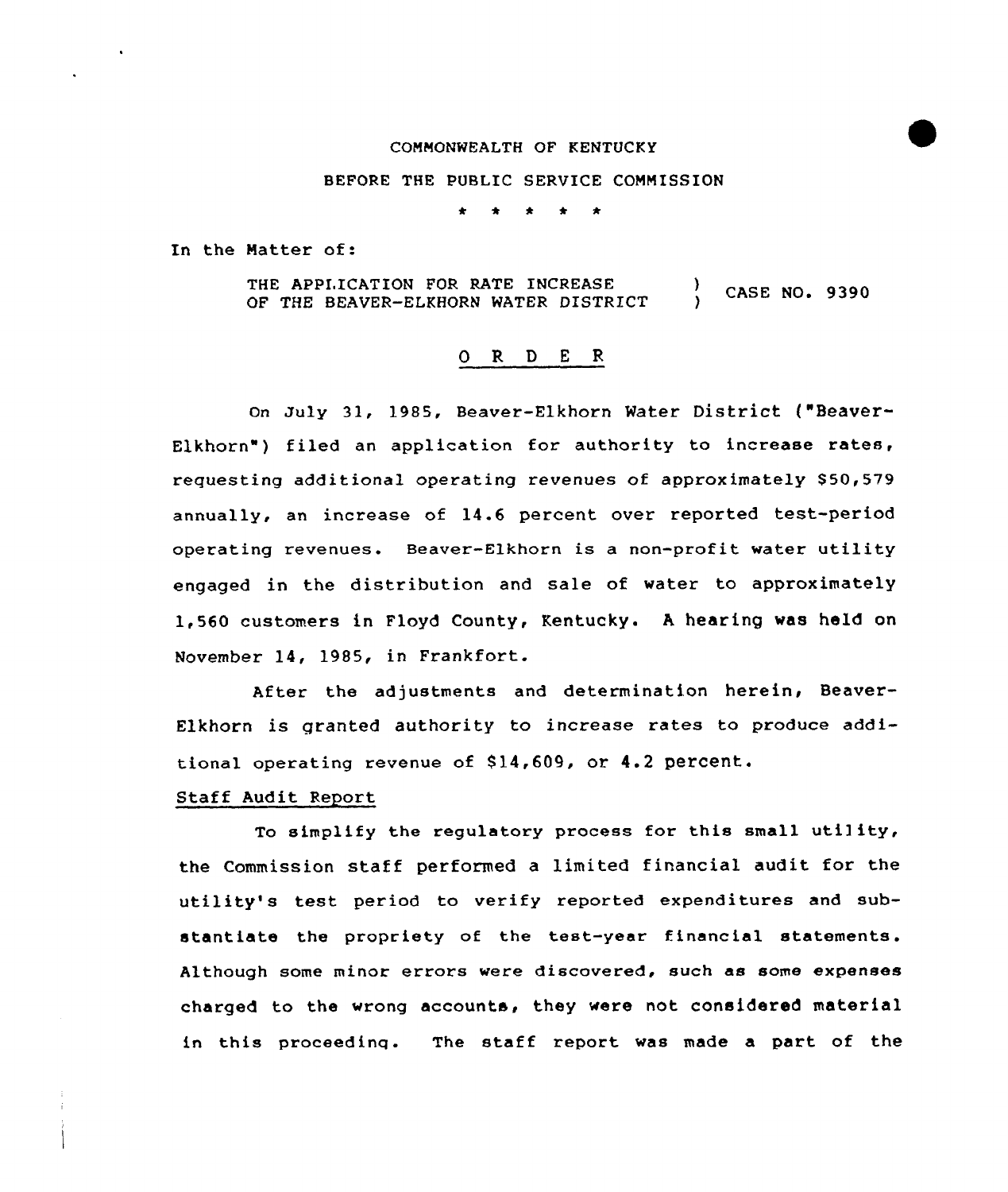record in this case as an appendix to our Order of October 30, 1985.

#### ADJUSTMENTS TO EXPENSES FOR RATE-MAKING PURPOSES

Beaver-Elkhorn proposed, and the Commission accepts, the 12-month period ending April 30, 1985, as an appropriate test period for determining the reasonableness of the proposed rates.

The Commission has made, for rate-making purposes, the following modifications to Beaver-Elkhorn's proposed adjustments to test period expenses to reflect more normal and current operating conditions:

## Depreciation Expense

Beaver-Elkhorn showed a net loss of \$78,732 for the period, but included in its calculations more than \$60,000 depreciation expense on contributed property. Ne find it unfair to have customers pay depreciation on assets acquired through these no cost funds. After correction of a minor error, the Commission has adjusted depreciation expense to exclude the  $$62,589<sup>1</sup>$ attributable to utility property which was acquired at no cost, through contribution from customers or federal grant.

### Nagaa and Sa)aries

Compensation of \$126,088 for the test period has been adjusted to exclude a non-recurring expense of  $$5,121$  for back

<sup>1</sup> Contributed Plant (Total Contributions/Plant in Service + CNIP x Plant in Service) \$ 2,751,097 Composite Depreciation Rate (Test-Year Dep. Exp./Plant in Service) <sup>X</sup> 2.275068 2.27506'%2,589 $\mathsf{s}$ 62,589 Depreciation on Contributed Property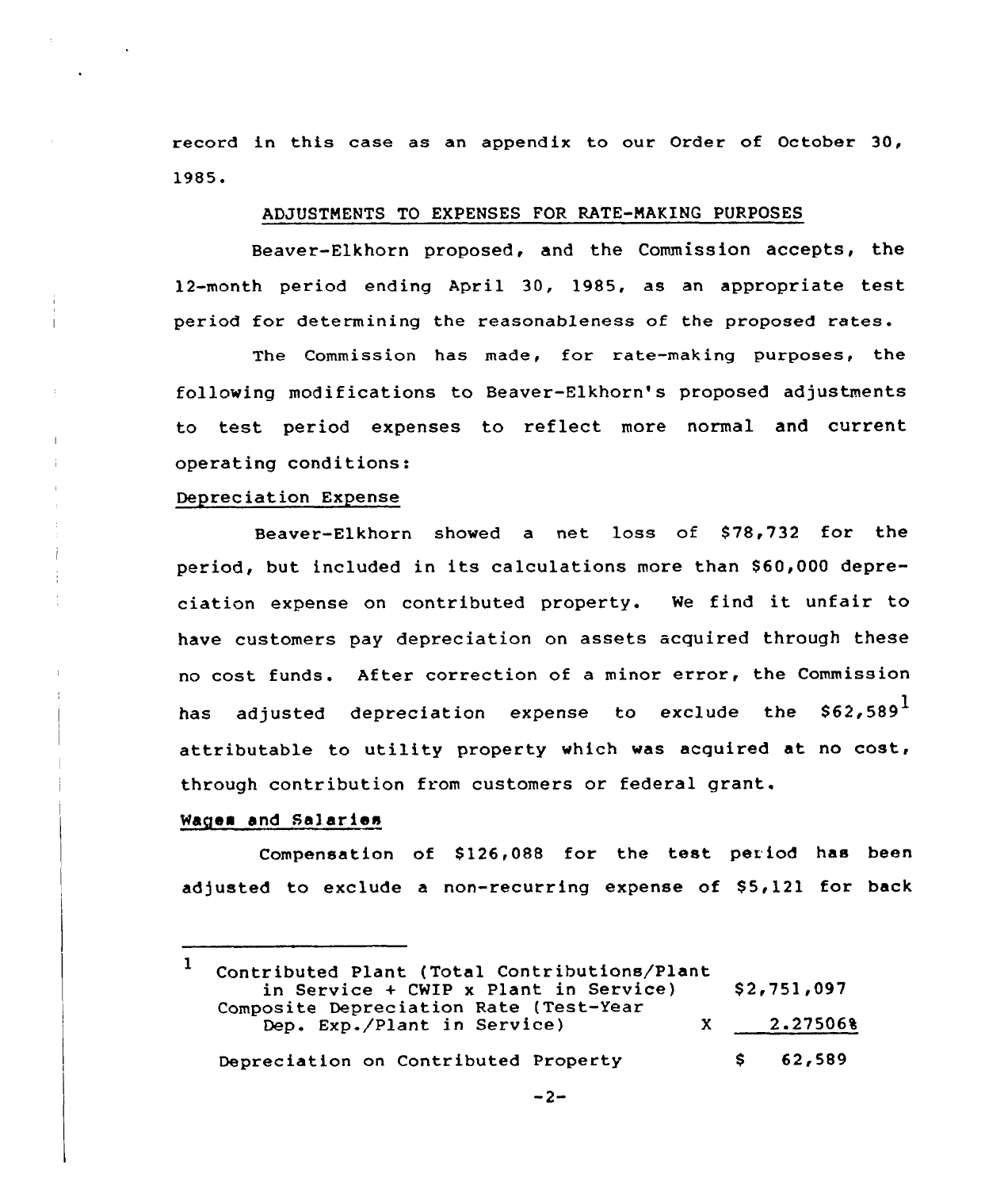wages paid to an employee during the test period, but to include the full annual cost of a <sup>7</sup> percent wage increase granted after the period but continuing as an expense for the future, for a net increase in this category of \$3,346. $^{\sf 2}$  The 7 percent wage increase, which is the first since February, 1983, is considered reasonable.

#### Other Deductions

On Beaver-Elkhorn's test-period operating statement a loss on sale of land of \$17,998 was included under the heading "Other Deductions." In response to Item No. 13 of the Commission's Information Order of October 25, 1985, Beaver-Elkhorn stated that the item was excluded from its calculation of revenue requirements. Therefore, Beaver-Elkhorn agrees that this item should not be taken into account for rate-making purposes and the amount has accordingly been excluded herein.

After consideration of the aforementioned adjustments, the Commission finds Beaver-Elkhorn's test-period operations to be as follows:

|                                         | Actual               | Commission           | Adjusted              |  |
|-----------------------------------------|----------------------|----------------------|-----------------------|--|
|                                         | Test Period          | Adjustments          | Test Period           |  |
| Operating Revenues<br>Operating Expense | \$345.654<br>375,679 | $-0-$<br>s<br>59,243 | \$345,654<br>316,436  |  |
| Net Operating Income                    | 5 < 30,025           | 5, 59, 243           | $\overline{S}$ 29,218 |  |
| Other Income                            | 12,243               | $-0-$                | 12,243                |  |
| Other Deductions                        | 60,950               | < 17,998             | 42,952                |  |
| Net Income                              | 5< 78,732            | 77.241               | 1,491                 |  |

 $2<sup>1</sup>$  $$126,088 - $5,121 = $120,967$  $$120,967 \times 78 = $8,467$  $$8,467 - $5,121 = $3,346$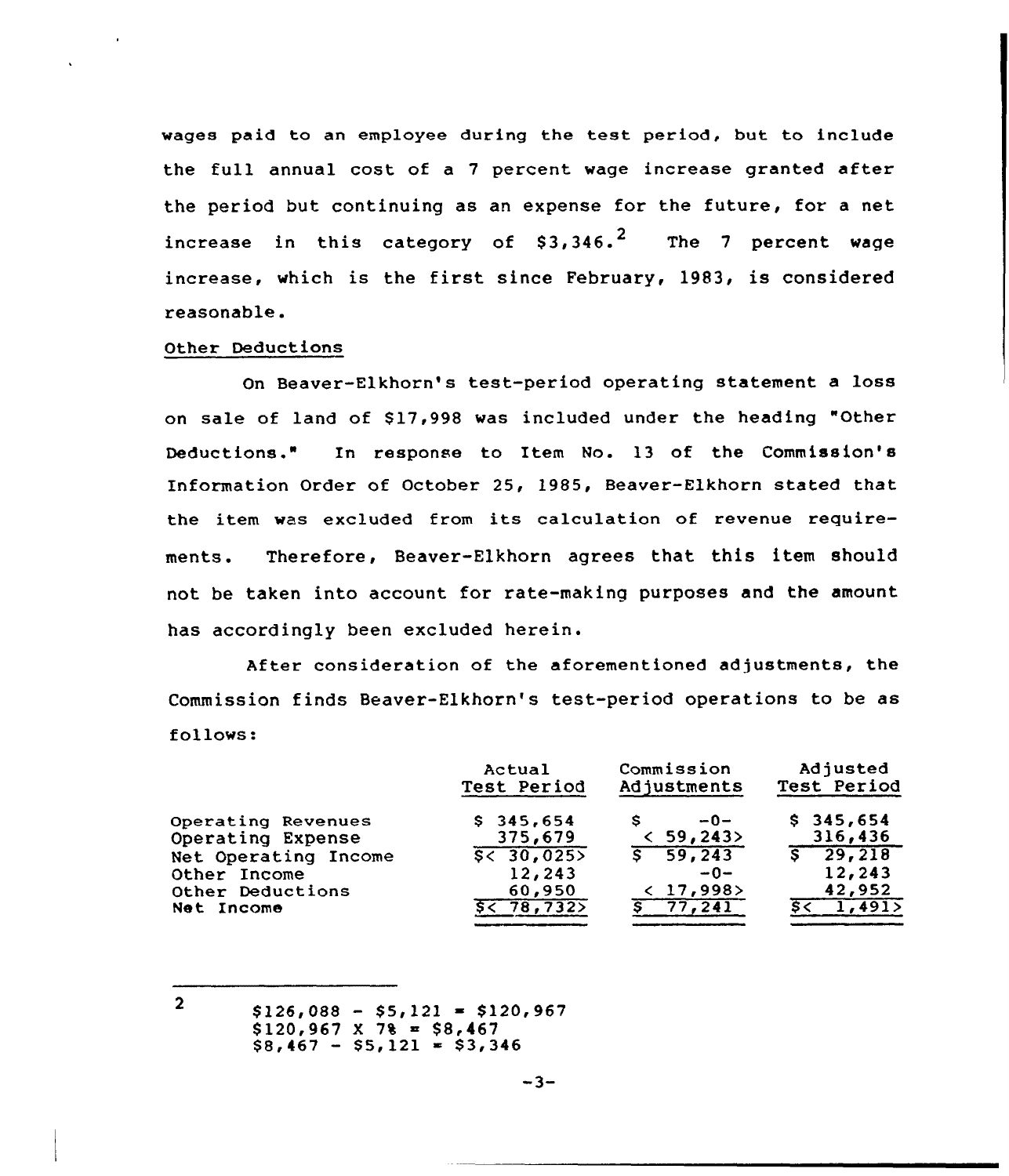## REVENUE REQUIREMENTS

# Debt Service Coverage

Beaver-Elkhorn proposed a debt-service coverage of 1.3X on bond payments averaging \$ 46,694 per year, and \$ 17,371 for a 5-year amortization of an overdue note to Kennoy Engineers, Inc., with an unpaid balance of \$86,856 principal and accrued interest remaining. Approval for the execution of this note was not obtained from the Commission as required by KRS 278.300, and this \$ 17,731 has been excluded from "debt service" for computation of allowable coverage.

Beaver-Elkhorn asserts that a 1.3X coverage would be more appropriate than the 1.2X usually provided for utilities of this size and character, claiming that added coverage was needed because of <sup>a</sup> depreciation reserve requirement in its bond ordinance. The depreciation reserve provision does not require that any amount be set aside periodically, and it does not specify any particular debt service coverage. It merely requires that any balance of funds in the revenue account be transferred monthly to a depreciation reserve until the fund reaches \$100,000. A cash flow analysis, in which non-cash items such as allowable depreciation plus amortization expense are added back, indicates that with the rates herein allowed, Beaver-Elkhorn should have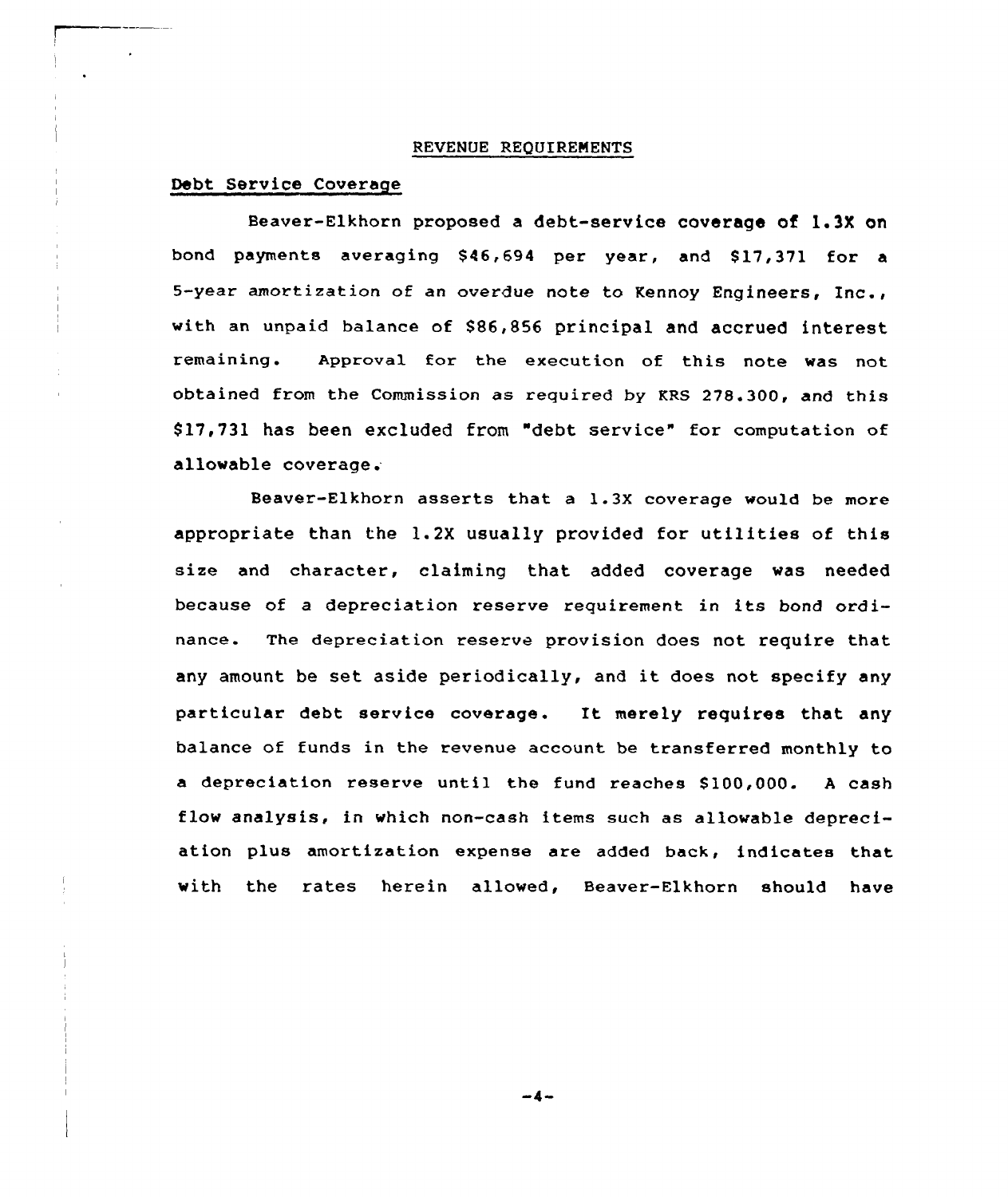approximately  $$25,500^3$  available annually for the bond depreciation reserve or emergencies that may arise. Therefore, the Commission is of the opinion that a 1.2X coverage, which was allowed in Beaver-Elkhorn's last rate case and is generally allowed by the Commission, is appropriate in this case.

Using a debt-service coverage of 1.2X plus operating expenses, the Commission finds Beaver-Elkhorn's total revenue requirement to be  $$372,506<sup>4</sup>$  and that an increase in annual revenue of  $$14,609^5$  from sales of water will be sufficient.

| 3 |                                                    |              |
|---|----------------------------------------------------|--------------|
|   | Adjusted Net Operating Income                      | \$29,218     |
|   | Add: Revenue Increase Allowed<br>Add: Other Income | 14,609       |
|   | Add: Non-Cash Expenses:                            | 12,243       |
|   | Allowable Depreciation Expense                     |              |
|   |                                                    | 15,530       |
|   | Amortization Expense                               | 648          |
|   | Subtotal                                           | \$72,248     |
|   | Deduct: Adjusted Other Deductions                  |              |
|   | (Interest on Long-term Debt, 5-year                |              |
|   | Average, 1986-1990)                                | $<$ 32,325>  |
|   | Deduct: 5-year Average Principal Requirement       | <14,400>     |
|   | Total Cash Available for Depreciation Reserve      | \$25,523     |
| 4 |                                                    |              |
|   | Staff-Adjusted Test-Year Operating Expenses        | \$316,436    |
|   | Add:<br>5-Year Average Principal and               |              |
|   | Interest Requirements                              | 46,725       |
|   | .2 Coverage of Principal and<br>Add:               |              |
|   | Interest Requirements                              | 9,345        |
|   | Total Revenue Requirement                          | \$372,506    |
| 5 |                                                    |              |
|   | Total Revenue Requirement                          | \$372,506    |
|   | Less: Other Operating Revenues                     | < 7, 313     |
|   | Less: Other Income                                 | <12,243>     |
|   | Revenue Required from Sales of Water               | \$352,950    |
|   | Less: Test-Period Revenue from Sales of Water      | $<$ 338,341> |
|   | Amount of Increase Allowed                         | \$14,609     |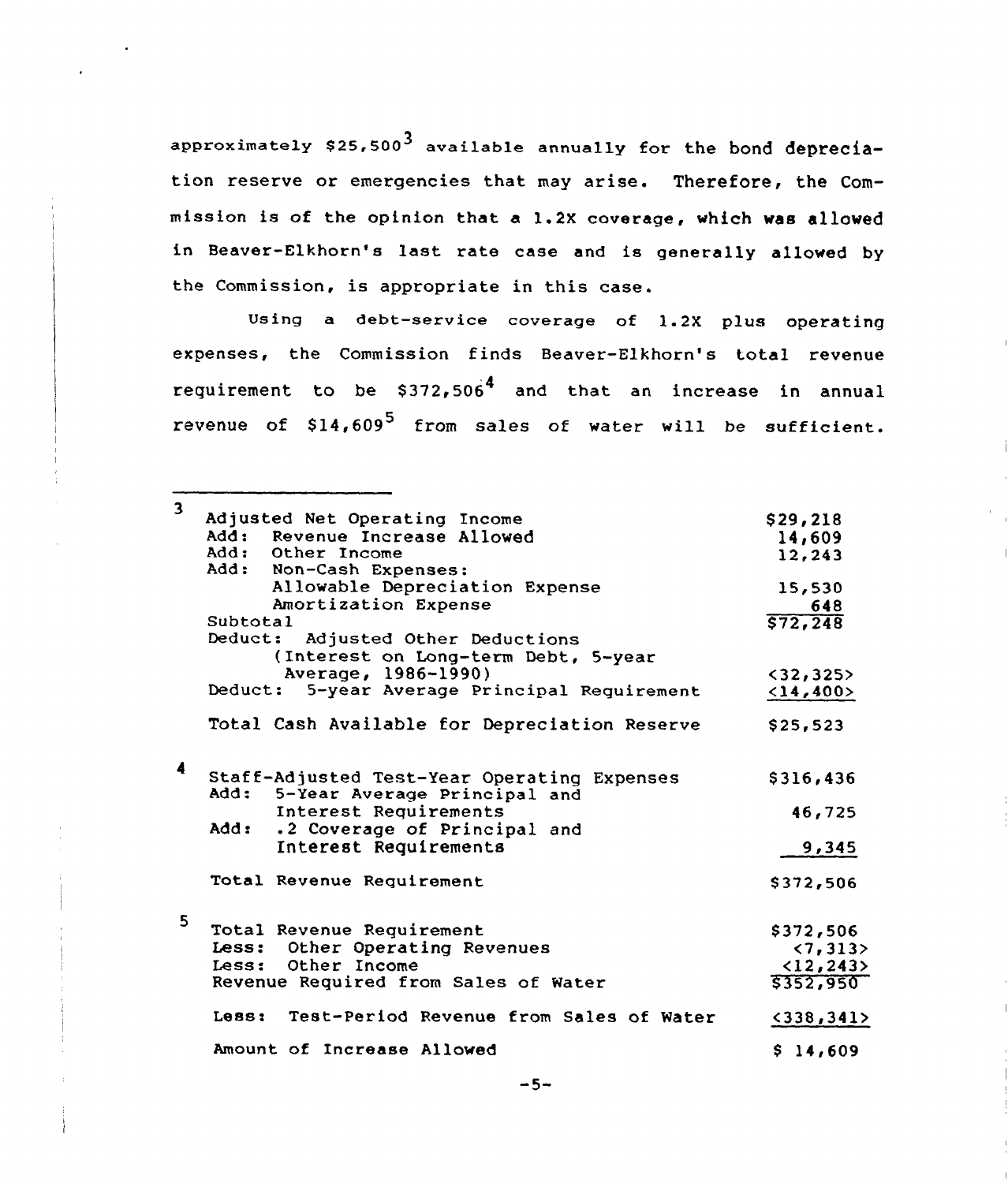The Commission is of the opinion and finds that the revenue granted herein will produce gross annual revenue sufficient to pay Beaver-Flkhorn's operating expenses, service its debt, and provide a reasonable surplus.

#### RATE DESIGN

The design of the present rate schedule is acceptable, with the exception of the provision for unmetered customers. At the hearing, it was determined that there are no longer any unmetered customers. Therefore, the schedule in Appendix <sup>A</sup> has eliminated this service class.

#### **SUMMARY**

The Commission, after consideration of the evidence of record and being advised, is of the opinion and finds that:

1. The rates proposed by Beaver-Elkhorn would produce revenue in excess of that found reasonable herein and, therefore, should be denied upon application of KRS 278.030

The rates in Appendix <sup>A</sup> are the fair, just and reason- $2.$ able rates for Beaver-Elkhorn in that they are calculated to produce gross annual revenue from water sales of \$ 352,950. These revenues will be sufficient to meet Beaver-Elkhorn's operating expenses found reasonable for rate-making purposes, service its debt and provide a reasonable surplus.

IT IS THEREPORE ORDERED that:

l. The rates proposed by Beaver-Elkhorn are denied.

2. The rates and charges in Appendix <sup>A</sup> are approved for service rendered by Beaver-Elkhorn on and after the date of this Order.

 $-6-$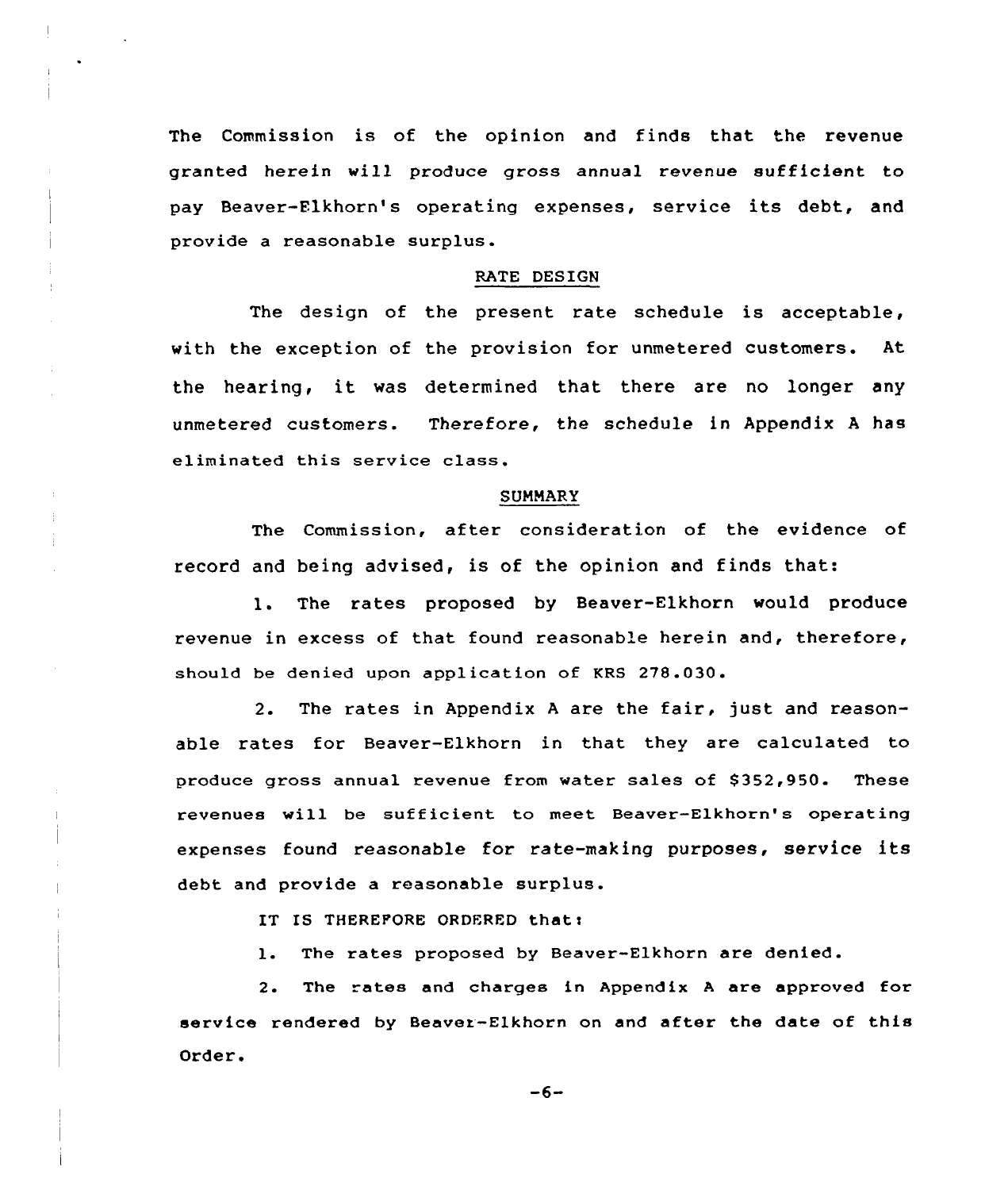3. Within 30 days from the date of this Order, Beaver-Elkhorn shall file with this Commission its revised tariff sheets setting out the rates approved herein.

> Done at Frankfort, Kentucky, this 26th day of February, 1986. PUBLIC SERVICE COHNISSION

Hemos Chairman Vice Chairman

man VI<br>MWellesius J

ATTEST:

 $\ddot{\phantom{a}}$ 

 $\frac{1}{2}$ 

 $\ddot{\phantom{a}}$ 

**Secretary**